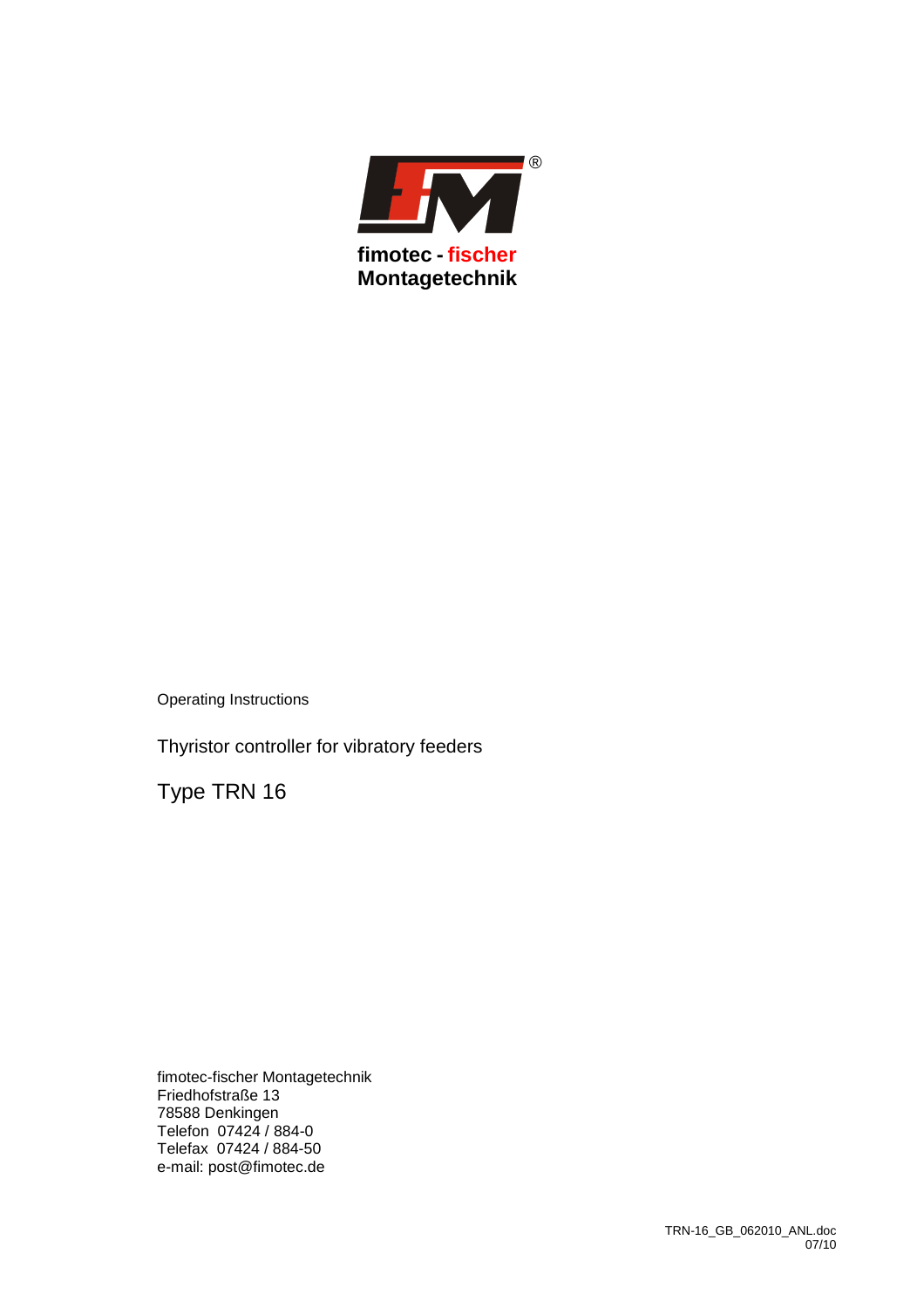

#### Technical Safety Information for the User

This description contains the necessary information for the correct application of the product described below. It is intended for use by technically qualified personal.

Qualified personnel are persons who, because of their training, experience and position as well as their knowledge of appropriate standards, regulations, health and safety requirements and working conditions, are authorised to be responsible for the safety of the equipment, at all times, whilst carrying out their normal duties and are therefore aware of, and can report, possible hazards (Definition of qualified employees according to IEC 364)

# **Safety Instructions**

The following instructions are provided for the personal safety of operators and also for the protection of the described product and connected equipment.



# **Warning!**

Hazardous Voltage Failure to observe can kill, cause serious injury or damage

- Isolate from mains before installation or dismantling work, as well as for fuse changes or post installation modifications.
- Observe the prescribed accident prevention and safety rules for the specific application.
- Before putting into operation check if the rated voltage for the unit conforms with the local supply voltage.
- Emergency stop devices must be provided for all applications. Operation of the emergency stop must inhibit any further uncontrolled operation.
- **Electrical connections must be covered**
- **The earth connection must be checked, for correct function, after installation.**

# **Specified Use**

The units described herein are electrical controllers for installation in industrial plant. They are designed for power adjustment on vibratory feed equipment.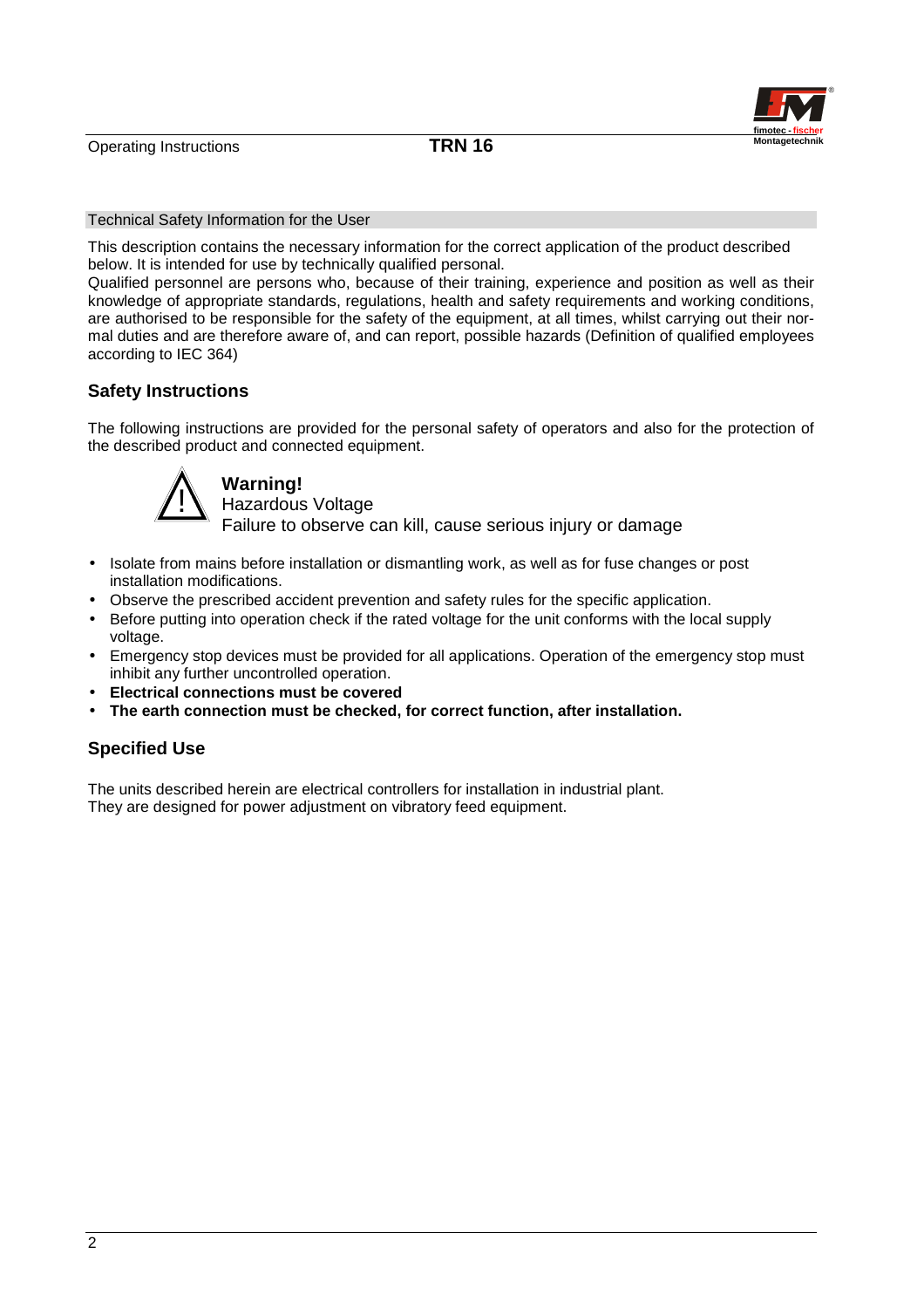

# Contents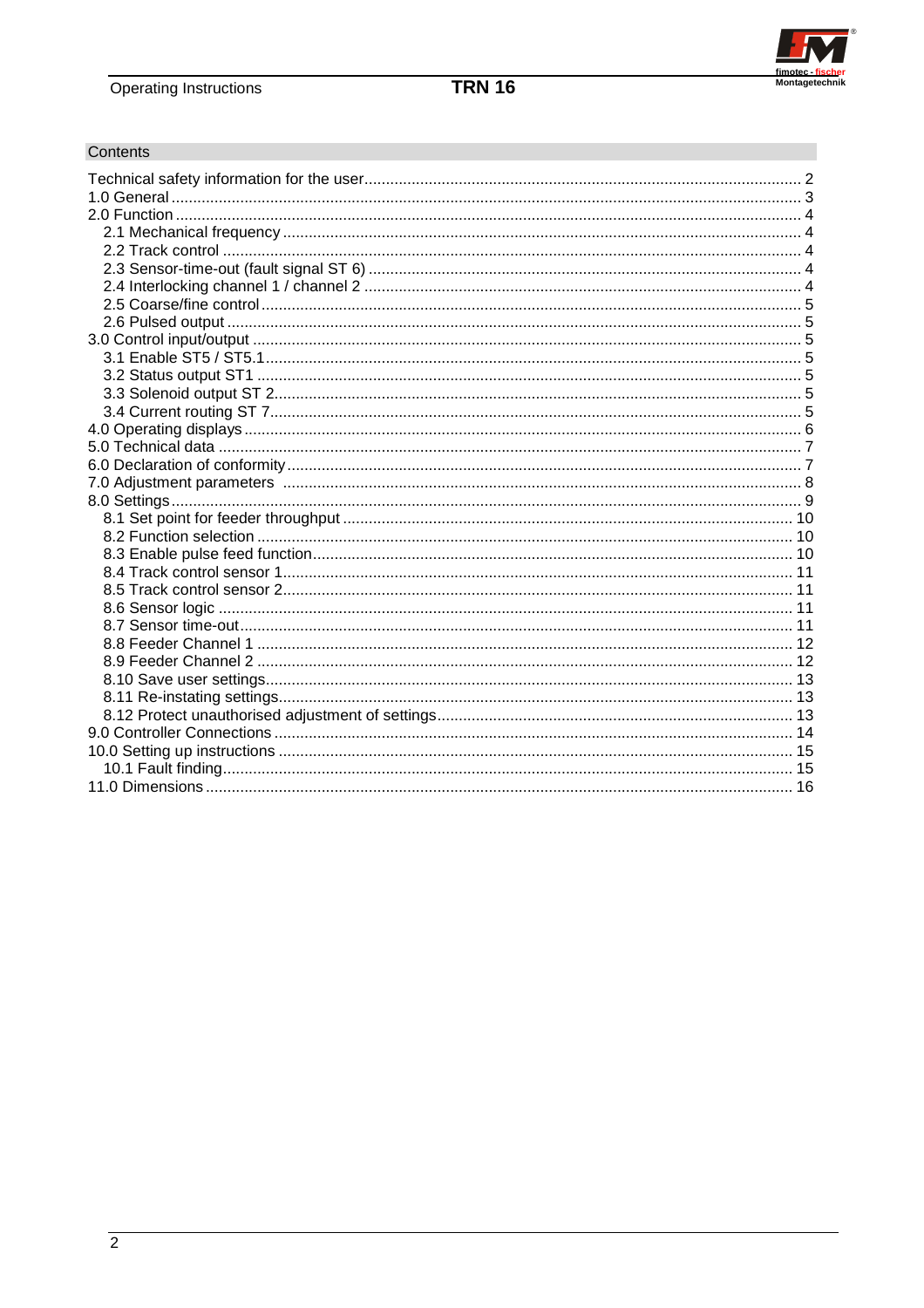

### **1.0 General**

The TR / TRN 16 include single and twin controllers that are used for infinite variable throughput control of vibratory feeders. The units are built into an IP54 aluminium housing that is suitable for mounting onto a vibration free part of the work station. The controller comprises a mains switch, fuses and output connectors. Input and output sockets are provided for sensors and controlling.

The feeder throughput setting and adjustment of all special parameters is made through the integrated touch panel and LED display in the front panel. In addition to the coloured ON/OFF buttons the unit can be quickly enabled/inhibited, through an input, without switching the supply.

The adjustment of the feeder amplitude is achieved by using phase angle control of the mains current. Depending on the frequency of the mains voltage, the units are suitable for vibratory feeders with a mechanical frequency of:- 3000 cycles/min (50 Hz) or 6000 cycles/min (100 Hz) with a mains frequency of 50 Hz.

3600 cycles/min (60 Hz) or 7200 cycles/min (120 Hz) with a mains frequency of 60 Hz.



| Model                       |                                                  |  |        |
|-----------------------------|--------------------------------------------------|--|--------|
| Function range:             |                                                  |  | TRL 16 |
|                             |                                                  |  |        |
| 2-channel control           |                                                  |  | ٠      |
| Soft start                  | Each output, adjustable, 04 secs                 |  |        |
| <b>Enable</b>               | Contact or 24V signal voltage                    |  |        |
| <b>Mechanical frequency</b> | switchable 3000/6000 cycles/min<br>(50Hz supply) |  |        |
| <b>Status output</b>        | Relais - unit status (Feeder ON/OFF)             |  |        |
| <b>Track control</b>        | Component track with one or two sen-             |  |        |
| <b>Channel 1</b>            | sors. Adjustable on and off switching            |  |        |
| <b>Channel 2</b>            | time delays                                      |  |        |
| <b>Sensor input</b>         | 2 Sensors 24 V, PNP                              |  |        |
| <b>Sensor Time-out</b>      | Relais, Sensor Time-out                          |  |        |
| <b>Fault output</b>         |                                                  |  |        |
| Solenoid output             | 230 V, DC e.g. for air reject                    |  |        |
| Coarse / fine control       | 2 speed operation, switching from a              |  |        |
| Line 1                      | sensor                                           |  |        |
| <b>Pulsed control</b>       | Pulsed output with adjustable times              |  |        |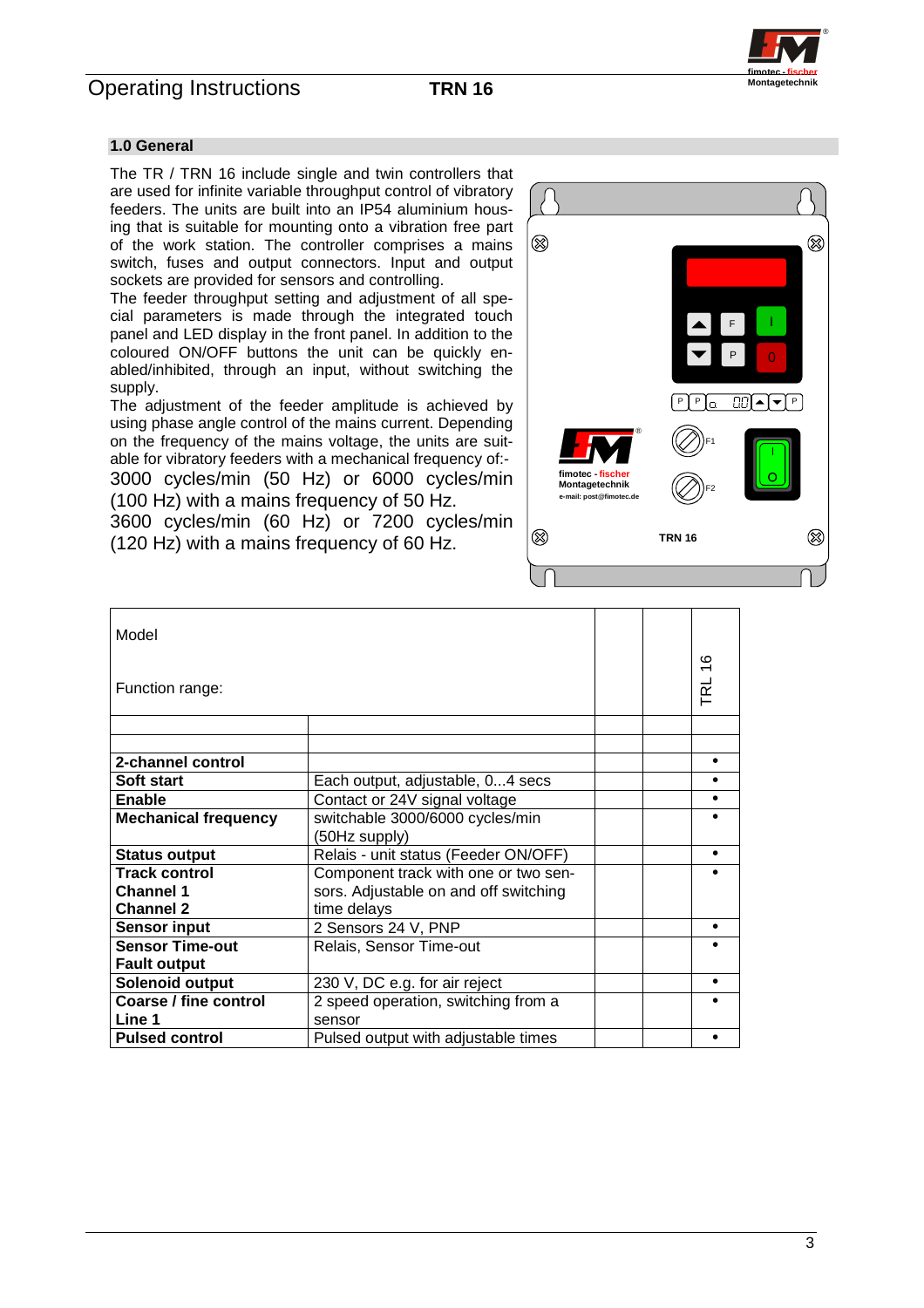

## **2.0 Function**

A microprocessor is used as the main control component and this is used to change all control functions. The throughput is adjusted by using phase angle control. An internal compensation circuit regulates the controller so that variations in the mains voltage have no effect on feeder throughput. All power outputs have an adjustable soft start.

### **2.1 Mechanical frequency**

The mechanical frequency of the vibratory feeder is determined by the frequency of the mains supply and can also be changed by inhibiting a mains half-wave (3000 / 6000 cycles per minute, for 50 Hz mains). The adjustments can be made by the control display in the set menu C 020 / C 021, HA. =  $0/l$ .

## **2.2 Track control**

• Controlling a component track with a single sensor:

A single sensor can be used to regulate the store of material, on a linear feeder for example. When product has been detected by the sensor, the feeder switches off, after a preset delay time "t-off" has expired. The feeder switches back on again when there is no product detected, after a preset delay time "t-on" has expired. Every sensor signal resets the timer so that the delay always starts after the last component has been detected.

• Controlling a component track with two sensors:

 One of the sensors is used to control the minimum product position and the other controls the maximum postion. When product has been detected by the MAX-sensor, the feeder switches off, after a preset delay time "t-off" has expired. When the component level drops below the MIN-sensor, the feeder switches back on again, after a preset delay time "t-on" has expired.



# **2.3 Sensor-time-out (Fault signal ST 6)**

This function is used to monitor if components are being detected by the sensor. A contact switch to output ST6 occurs, when no product has been detected by the sensor for a selected time period. If even the power output (feeder) should be switched off, the sensor time-out function must be activated in the menu "C. 015 "E: En = 1. The time-out feature is adjustable from 30 to 240 seconds. When this feature is enabled, the display appears "ERROR SE" after the time-out. Reset the time-out in the activated feature by switching the key "p". When the feature is deactivated, the time-out feature can also reseted via the sensor. Also by switching the main power off and on the time-out feature can be reseted.

### **2.4 Interlocking Channel 1 / Channel 2**

Output channels 1 and 2 can be interlocked so that:-

- Channel 1 can be active only when channel 2 is active
- Channel 2 can be active only when channel 1 is active

Set using menu "C 003".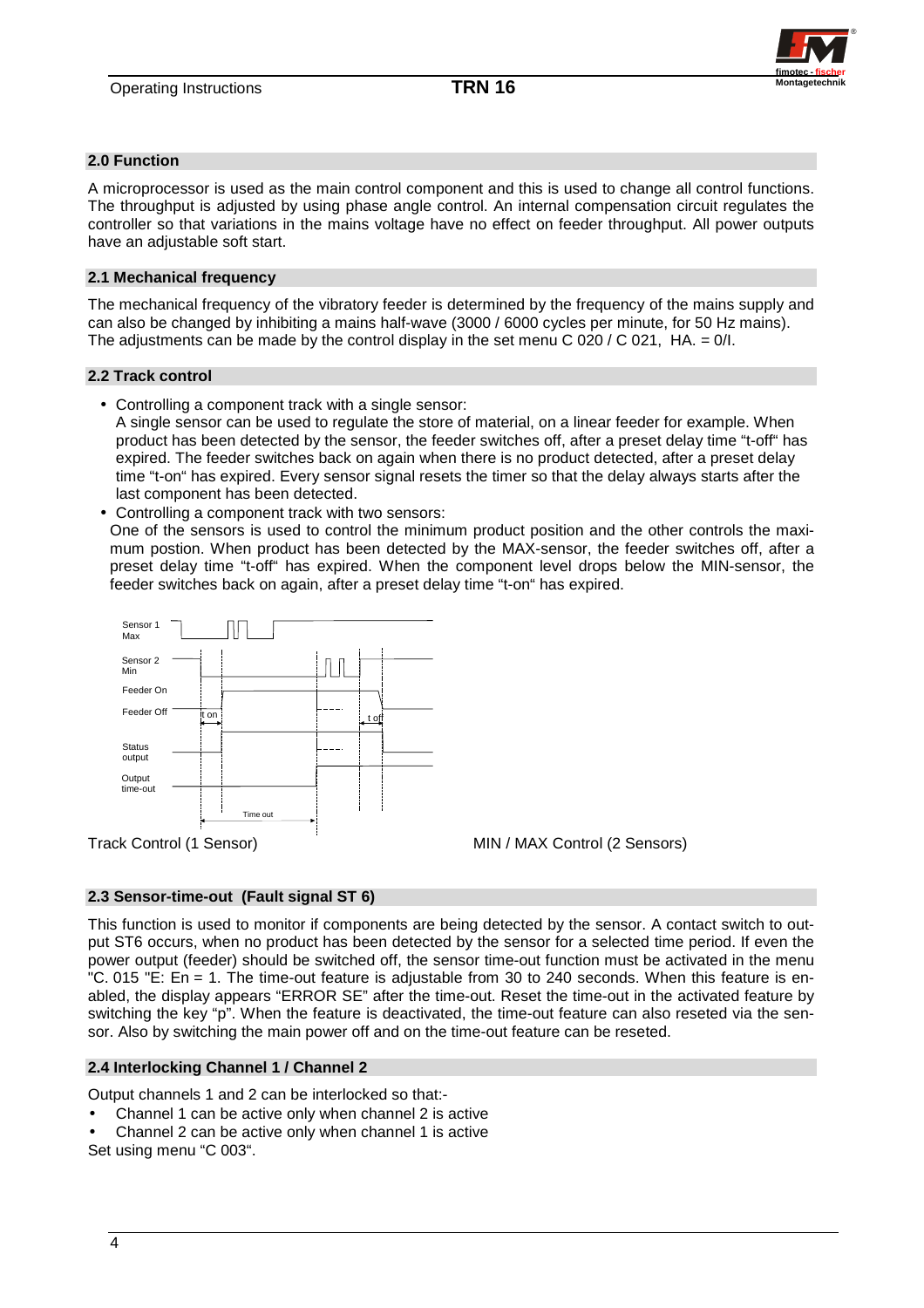

### **2.5 Coarse/fine control**

A coarse/fine function can be used in place of track control. This switches the power output 1 to a second set point level on a signal from sensor 1. This can be used in weighing applications, for example, in response to a coarse/fine contact (to prevent over filling).

### **2.6 Pulsed output**

This is used to control a hopper feeder. The power output is pulsed according to ON and OFF time settings. A motor driven bunker hopper (1-phase) can also be operated in the manner but the set point for this channel must be set to 100%. This function must be selected in menu "C004".

### **3.0 Control input/output**

# **3.1 Enable ST 5 / ST 5.1**

There are inputs for channel **ST 5, ST5.1** which switch the controller ON/OFF internally (not the supply) from a supervisory system. A 24 V, DC signal or switch can be used. The input function is programmable. **By selecting the enable input (-En =I** Set using menu "C 003".**) it is possible to run without an enable signal being present.** 

#### **3.2 Status output ST 1**

Relais output **ST 1** for condition monitoring e.g. for integration with other control systems. The output is energised when power output 1 or 2 is active (internally selectable by sliding switch).

### **3.3 Solenoid output ST 2**

A 230 V AC (110 V AC ) solenoid valve output is provided for use with an air-jet, for example. This is factory set (Air. 0 in Menu 003) to de-energise when the feeder powers down and to energise when the feeder starts up again. It is possible to introduce time delays of 1 second between energising the solenoid output and powering up and 4 seconds between powering down and de-energising the solenoid output, by selecting Air. 1 in menu C003. (Fabr. Hirschmann STAKEI 200).

#### **3.4 Current routing ST 7**

About the ST 7 connector the input voltage will be passed; the output is internally secured at 6.3 A. (Fabr. Hirschmann STAKEI 2)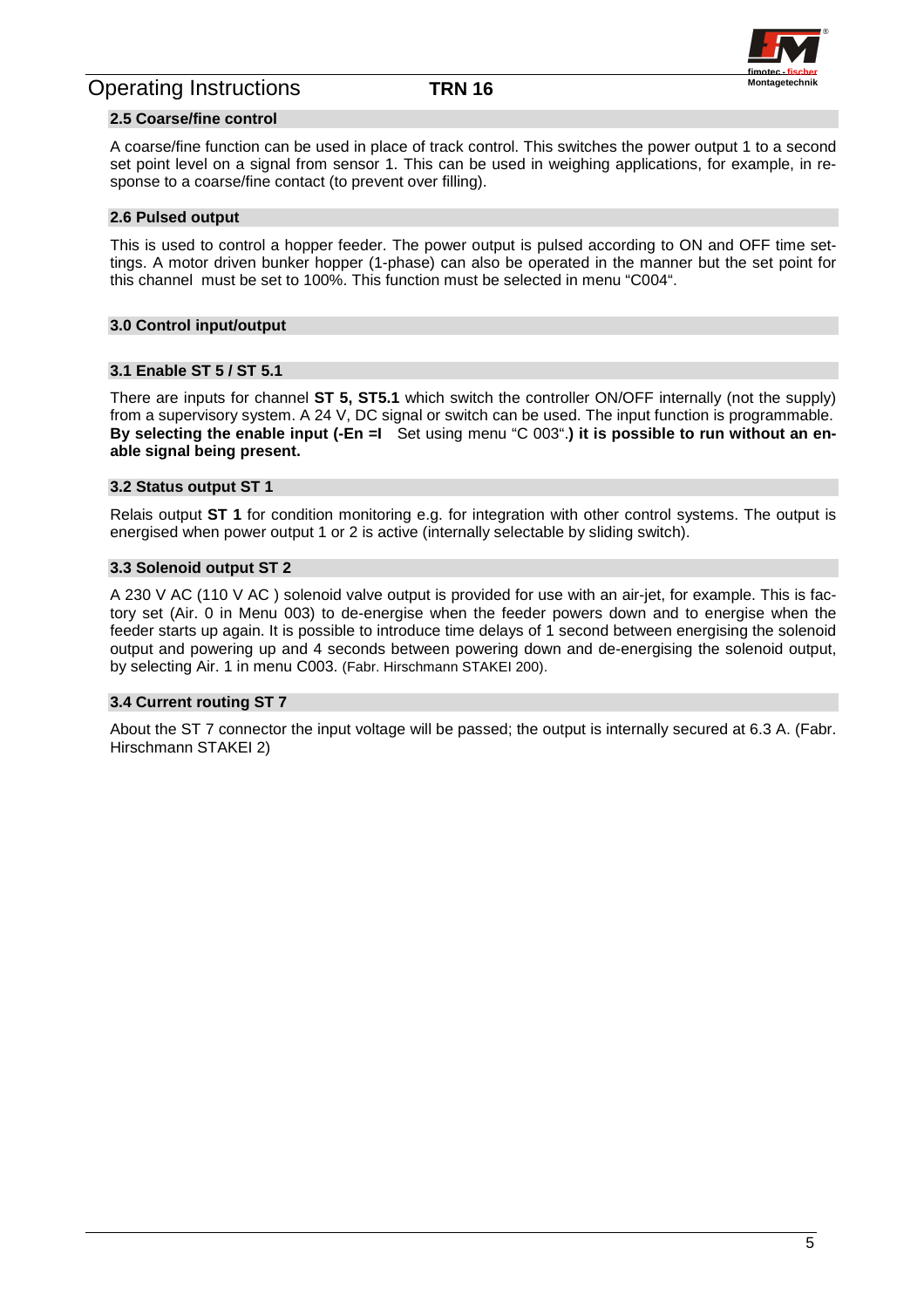

## **4.0 Operating displays**

In normal operation the throughput setting for channel 1 is displayed.



Whilst setting up, the output channel is indicated by the first display segment.



Channel 1 e.g. during set point adjustment



Channel 2 e.g. during set point adjustment



Switch off using the " 0 " button



No enable signal. When an enable signal is not used then set parameter " $-E = I$ " in menu 020 or 021.



Switch off under track control.



Point flashes – time delay is active.



Sensor Time-out is exceeded (Menu "C 015") Reset with "P" button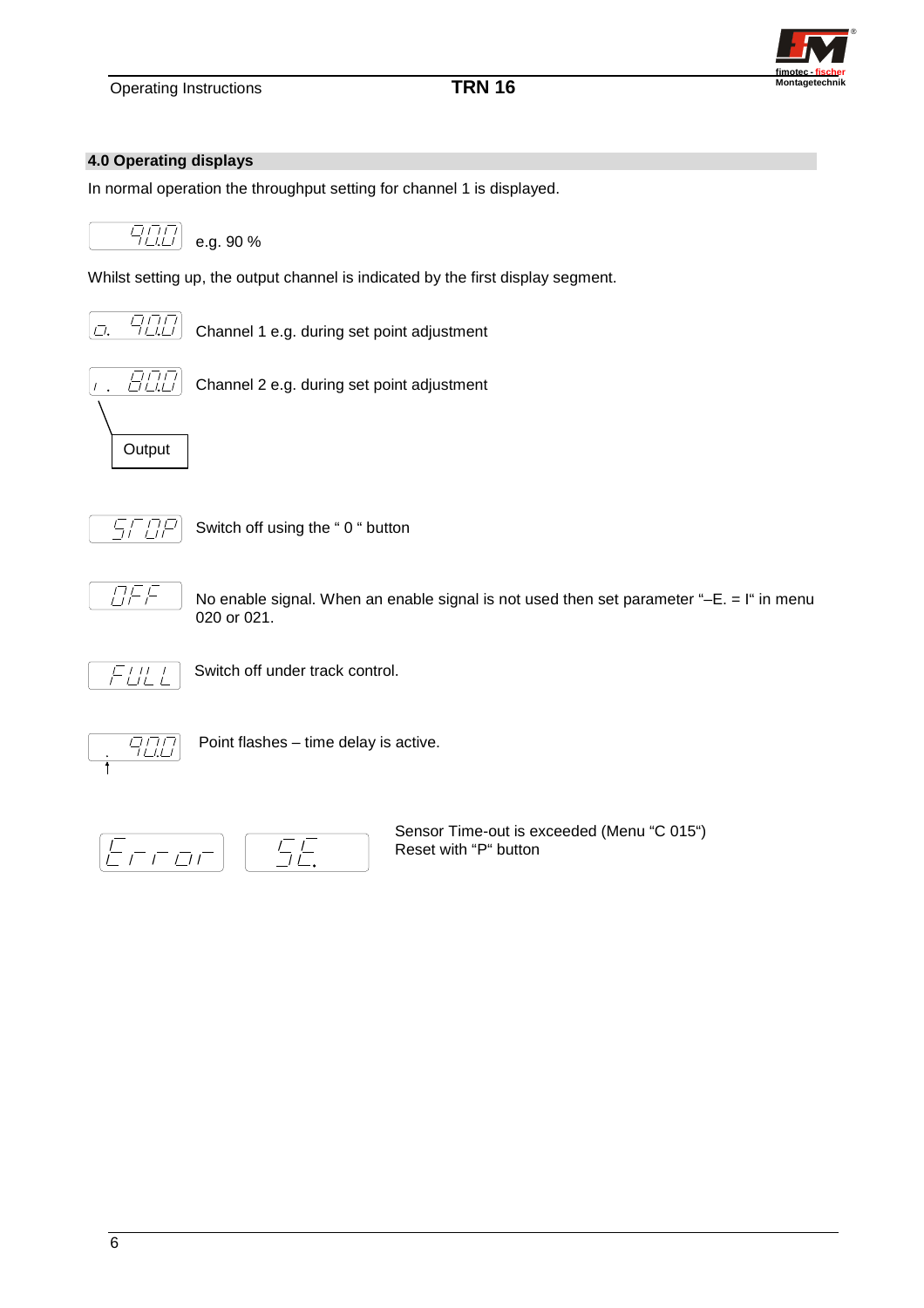

# **5.0 Technical Data**

| Unit type                               |                                                                                                        |                                              | <b>TRN 16</b>                                                                                                                                                 |                         |  |  |  |
|-----------------------------------------|--------------------------------------------------------------------------------------------------------|----------------------------------------------|---------------------------------------------------------------------------------------------------------------------------------------------------------------|-------------------------|--|--|--|
| <b>Function selectable</b>              |                                                                                                        |                                              |                                                                                                                                                               |                         |  |  |  |
| Mains supply                            |                                                                                                        | 110V or 230V +/- 10 %, 50/60 Hz self-setting |                                                                                                                                                               |                         |  |  |  |
| Power output 1                          | 0100 / 0210 V, 6 A (max. 10 A tatal)                                                                   |                                              |                                                                                                                                                               |                         |  |  |  |
| Power output 2                          | 0100 / 0210 V, 6 A (max. 10 A tatal)                                                                   |                                              |                                                                                                                                                               |                         |  |  |  |
|                                         | The total current of both outputs must not exceed 10A !                                                |                                              |                                                                                                                                                               |                         |  |  |  |
| Umax                                    |                                                                                                        | 50100% adjustable                            |                                                                                                                                                               |                         |  |  |  |
| Unit fuses                              | 2 x 10 A, M                                                                                            |                                              |                                                                                                                                                               |                         |  |  |  |
| Construction                            | Aluminium housing IP 54                                                                                |                                              |                                                                                                                                                               |                         |  |  |  |
| Operator controls                       | <b>Mains</b><br>switch                                                                                 | display<br>and                               | with<br>Power adjustment to the feeders and all parameters can be set up, externally,<br>using the display and buttons (the unit does not have to be opened). | programming<br>buttons. |  |  |  |
| Soft start                              | Adjustable 04 sec., operates whenever the unit is switched on ie mains, en-<br>able and track control. |                                              |                                                                                                                                                               |                         |  |  |  |
| Soft stop                               |                                                                                                        |                                              | Adjustable 04 sec., operates in conjunction with track control and enable.                                                                                    |                         |  |  |  |
| Enable                                  | Contact                                                                                                |                                              |                                                                                                                                                               |                         |  |  |  |
| Solenoid output                         | Relais, Changeover contact                                                                             |                                              |                                                                                                                                                               |                         |  |  |  |
| Sensor supply                           | 24 V, DC, 100 mA (total)                                                                               |                                              |                                                                                                                                                               |                         |  |  |  |
| Sensor types                            | 24 V, DC PNP                                                                                           |                                              |                                                                                                                                                               |                         |  |  |  |
| Track control switch-<br>on delay time  | 060 Sec.                                                                                               |                                              |                                                                                                                                                               |                         |  |  |  |
| Track control switch-<br>off delay time | $060$ Sec.                                                                                             |                                              |                                                                                                                                                               |                         |  |  |  |
| Pulse control ON                        | 060 Sec.                                                                                               |                                              |                                                                                                                                                               |                         |  |  |  |
| Pulse control OFF                       | 060 Sec.                                                                                               |                                              |                                                                                                                                                               |                         |  |  |  |
| Fault time<br>(Sensor-<br>Timeout)      | 30240 Sec.                                                                                             |                                              |                                                                                                                                                               |                         |  |  |  |
| Status output                           | Relais, Changeover contact                                                                             |                                              |                                                                                                                                                               |                         |  |  |  |
| Operating temp.                         | $0+45$ °C                                                                                              |                                              |                                                                                                                                                               |                         |  |  |  |
| Storage temp.                           | $-40+80$ °C                                                                                            |                                              |                                                                                                                                                               |                         |  |  |  |
| Weight                                  |                                                                                                        |                                              |                                                                                                                                                               |                         |  |  |  |
| Dimensions WxHxD                        | 150 x 205 x 105                                                                                        |                                              |                                                                                                                                                               |                         |  |  |  |
| <b>Standards</b>                        | EN 61000-6-2, EN 61000-6-4                                                                             |                                              |                                                                                                                                                               |                         |  |  |  |

# **6.0 Declaration of Conformity**

CE We declare that these products, as stand-alone equipment, conform to the following standards or subsequent documents: EN 61000-6-2 and EN 61000-6-4 in accordance with 2004/108/EG regulations.

REO ELEKTRONIK GMBH, D-42657 Solingen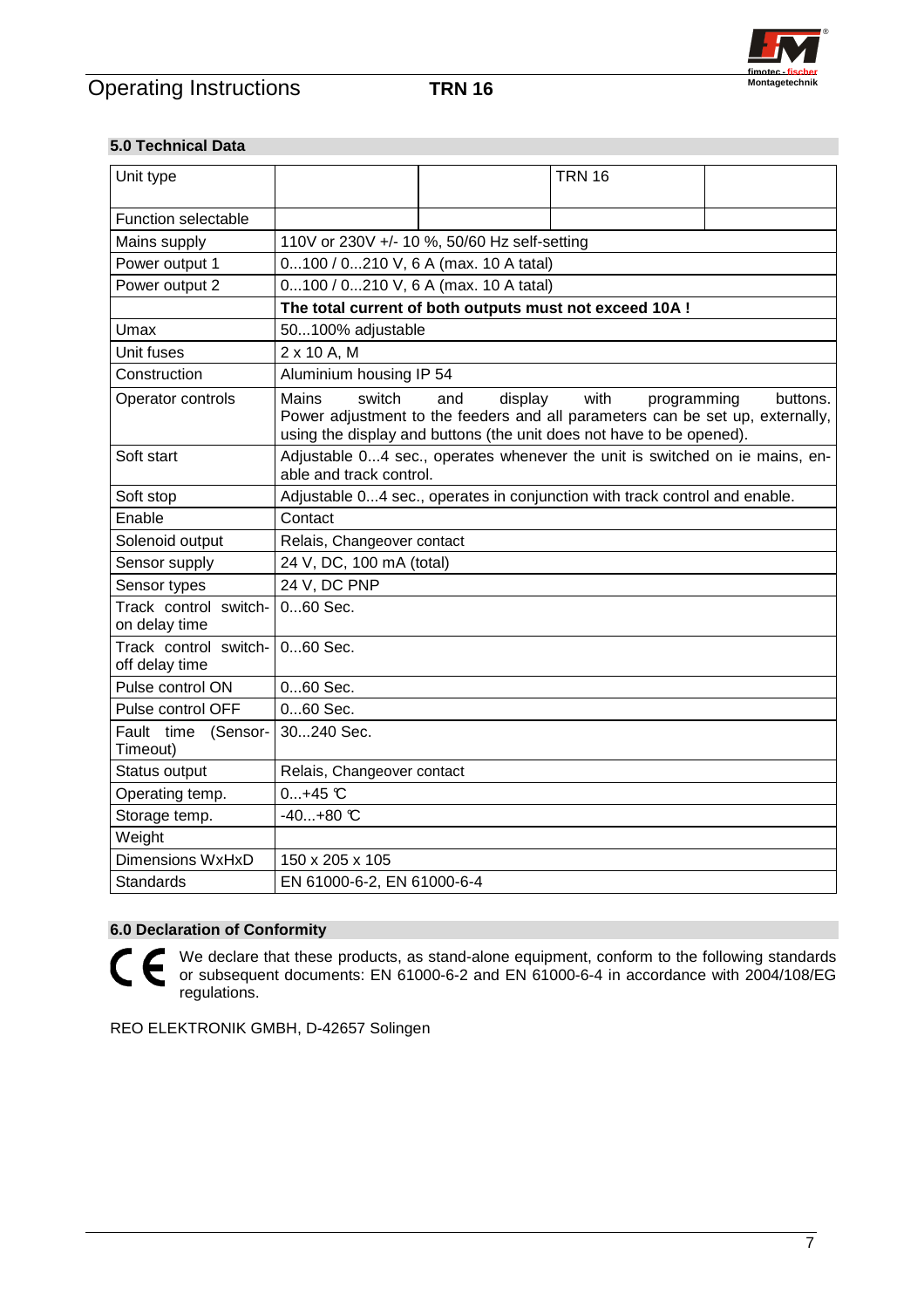

# **7.0 Adjustment Parameters**

| Parameter: |                                                                                | Display          | <b>Factory settings</b> | Pass code:               |                    |
|------------|--------------------------------------------------------------------------------|------------------|-------------------------|--------------------------|--------------------|
|            | Feeder amplitude Channel 1 and Channel 2                                       |                  | o. A.<br>I. A.          | $\overline{0\%}$         | 000 / 020 /<br>021 |
| $\bullet$  | 2. Feeder amplitude (fine)                                                     | 0100%            | 2.                      | $0\%$                    | 000 / 020          |
| $\bullet$  | Maximum control limit (U <sub>max</sub> ) Channel 1                            | 50100 %          | o. P.                   | 90 %                     | $\overline{020}$   |
| $\bullet$  | Maximum control limit (U <sub>max</sub> ) Channel 2                            | 50100 %          | I. P.                   | 90 %                     | $\overline{021}$   |
| $\bullet$  | Feeder mechanical frequency<br>3000/6000 cycles/min (50Hz supply)<br>Channel 1 | 0/1              | o. HA.                  | $\mathbf 0$              | 020                |
| $\bullet$  | Feeder mechanical frequency<br>3000/6000 cycles/min (50Hz supply)<br>Channel 2 | $\overline{0/1}$ | I. HA.                  | $\Omega$                 | 021                |
| $\bullet$  | Soft start<br>Channel 1                                                        | $010$ sec.       | 0. /                    | $0,1$ sec.               | 020                |
| $\bullet$  | Soft start<br>Channel 2                                                        | $010$ sec.       | $\overline{1.7}$ .      | $0,1$ sec.               | 021                |
| $\bullet$  | Soft stop<br>Channel 1                                                         | $010$ sec.       | $0.$ .                  | $0,1$ sec.               | 020                |
| $\bullet$  | Soft stop<br>Channel 2                                                         | $010$ sec.       | $\mathsf{L}$            | $0.1$ sec.               | 021                |
|            | Invert external enable<br>Channel 1                                            | 0/1              | $o. -E.$                | $\overline{\phantom{a}}$ | 020                |
| $\bullet$  | Invert external enable<br>Channel 2                                            | $\overline{0/1}$ | $L - E$ .               | $\mathbf{I}$             | 021                |
| $\bullet$  | Change Channel 1<br>Track control or coarse/fine control                       | $060$ sec.       | o. I.                   | 5 sec.                   | 007                |
| $\bullet$  | Track control switch-on delay<br>Channel 1                                     | $060$ sec.       | ī. I.                   | 5 sec.                   | 006                |
| $\bullet$  | Track control switch-on delay<br>Channel 2                                     | $060$ sec.       | o. O.                   | 5 sec.                   | 007                |
| $\bullet$  | Track control switch-off delay<br>Channel 1                                    | $060$ sec.       | I. O.                   | 5 sec.                   | 006                |
|            | Track control switch-off delay<br>Channel 2                                    | 0/1              | $0. -S.$                | $\mathbf 0$              | 007                |
|            | Invert sensor function PNP / PNP<br>$In-$<br>verse Channel 1                   | $\overline{0/1}$ | $I. -S.$                | $\Omega$                 | 006                |
| $\bullet$  | Channel 1<br>Activate sensor time-out                                          | 0/1              | o. E.E.                 | $\mathbf 0$              | 015                |
| $\bullet$  | Channel 2<br>Activate sensor time-out                                          | 0/1              | I. E.E.                 | $\mathbf 0$              | 015                |
|            | Fault time (Sensor Time-out)<br>Channel 1 and Channel 2                        | 30240 sec.       | Ε.                      | 180 sec.                 | 015                |
|            | Sensor logic AND / OR                                                          | 0/1<br>0/1       | SLA.<br>SLE.            | 0<br>0                   | 014                |
| $\bullet$  | Pulse control Channel 1                                                        | 0/1              | o. HP.                  | $\pmb{0}$                | 004                |
| $\bullet$  | Pulse control Channel 2                                                        | 0/1              | I. HP.                  | 0                        | 004                |
| $\bullet$  | Cycle time<br>On                                                               | $060$ sec.       | Η.                      | 2 sec.                   | 004                |
|            | Cycle time<br>Off                                                              | $060$ sec.       | h.                      | 2 sec.                   |                    |
|            | Switching channel 1<br><b>Track Coarse/fine control</b>                        | 0/1              | S.P.2.                  | 0                        | 003                |
| $\bullet$  | Link: Channel 1 blocks channel 2                                               | 0/1              | $I.-o.$                 | $\pmb{0}$                | 003                |
| $\bullet$  | Link: Channel 2 blocks channel 1                                               | 0/1              | o.-I.                   | 0                        | $\overline{003}$   |
| $\bullet$  | Air valve function on/off                                                      | 0/1              | A.i.r                   | 0                        | 003                |
| $\bullet$  | Save user settings                                                             |                  | PUSH.                   |                          | 143                |
| $\bullet$  | Restore factory settings                                                       |                  | FAC.                    |                          | 210                |
| $\bullet$  | Restore user settings                                                          |                  | US.PA.                  |                          | 210                |
| $\bullet$  | Hide program menus                                                             | 0/1              | Hd.C.                   | 0                        | 117                |

The user-specific settings can be saved with "C 143" and if necessary with "C 210" back-loaded.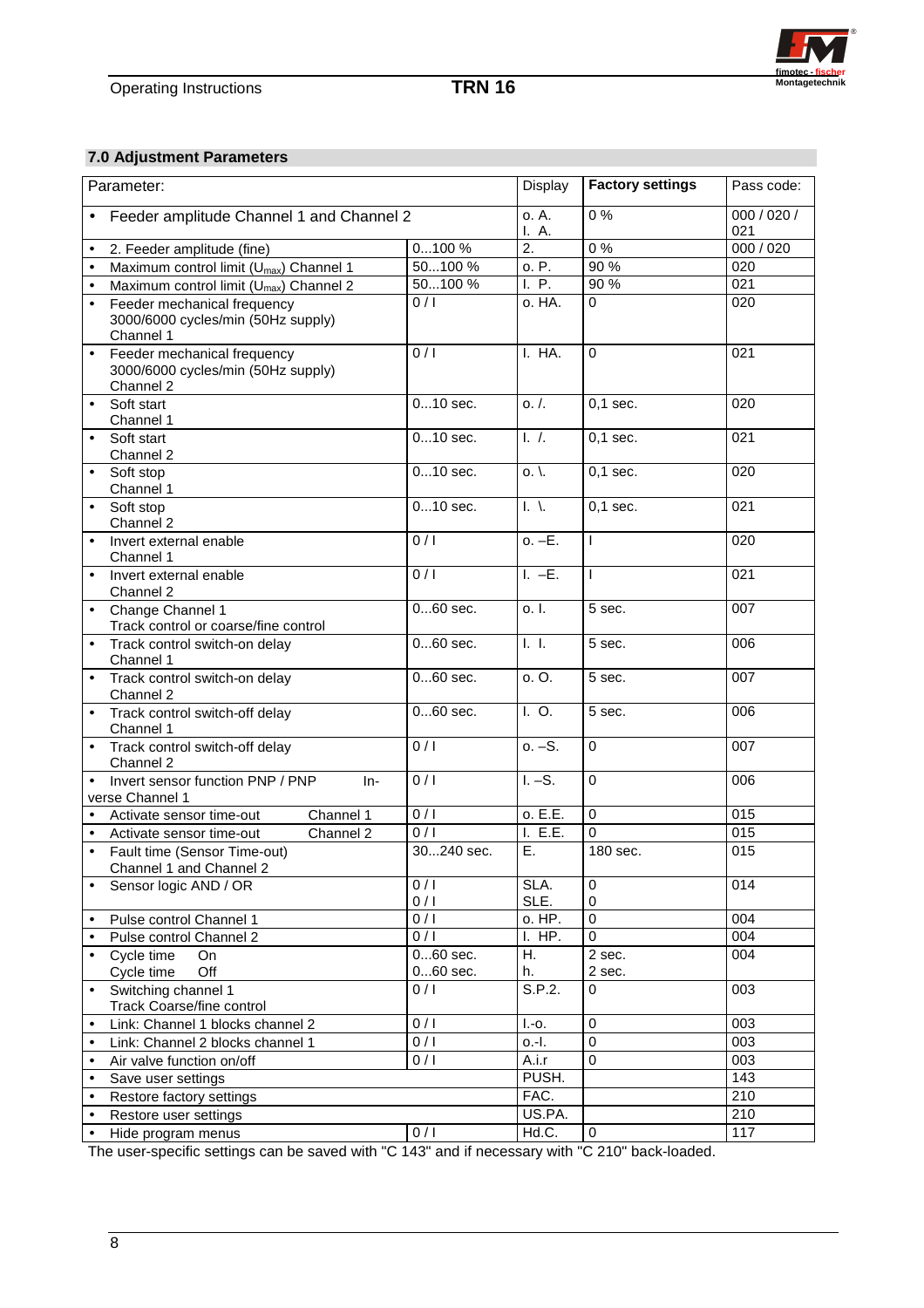

### **8.0 Settings**

The six buttons and a LED display found in the front panel, are used for operating and setting up the unit. All operating methods and adjustable parameters can be set up through this panel.

The "I" and "O" butons are used for switching the unit ON and OFF, however, **these do not provide mains isolation,** they simply inhibit the power semiconductors

The "P", "F" and "Cursor Buttons" are used for parameter adjustment. Parameters are set by using menu controls which are called up by entering operator codes. A capital letter is used to indicate the selected fuction.

The display value can be increased or decreased by units, or tenths of units, by a short press of the cursor buttons. Holding the buttons down will cause the display to change in units of ten.



To prevent accidental or unauthorized adjustment the adjustment parameters, in the user menus, are protected. A code must be entered to open the user menus. There are different pass codes for each function group.

#### **Setting adjustments are automatically saved upon leaving the programming mode or if no button is pressed for a period of 100 seconds.**

All setting routines are commenced by pressing the programming button "P". The following diagram should clarify the sequence in which keys are pressed:



- 1. Press the "P" key.
- 2. Select the code number with the cursor keys.
- 3. Press the "P" key. This displays the first menu point. The required menu point can be found by repeatedly pressing the "P" key (scrolling).
- 4. The value in the menu point can be changed with the cursor keys..
- 5. Scroll to the next menu point or to the end of the menu, which returns the display to the set point value, by pressing the "P" key. To exit the menu and return back to the normal display, quickly, depress the "P" key for 5 seconds.
- 6. To return back to the previous position in the menu, press the "F" key.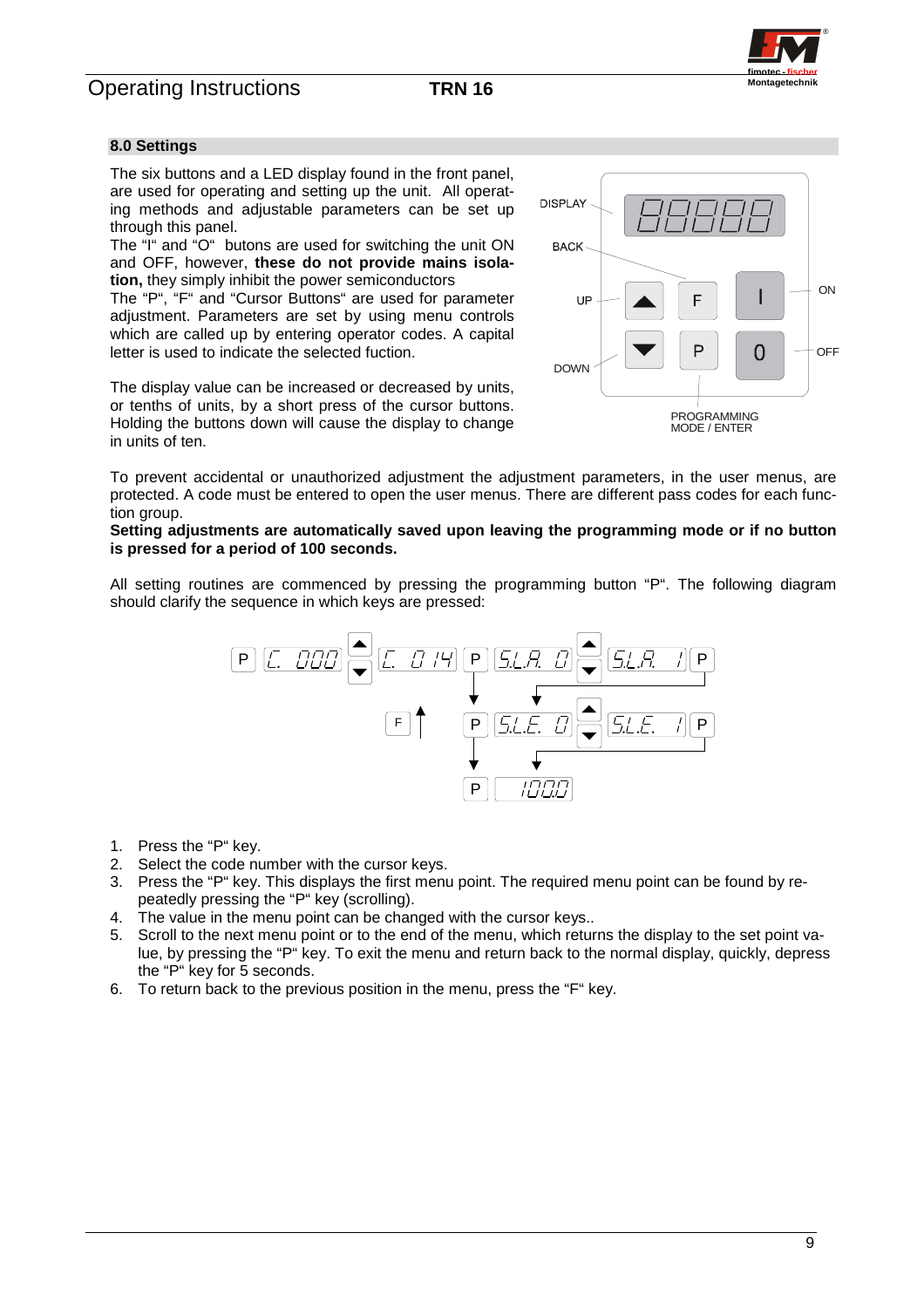

### **8.1 Set point for feeder throughput**

The set point can be changed in several menus.

The machine operator can change the set point, without knowing the menu codes, by pressing the "P" key twice.

Code 000 Setpoint



### **8.2 Function selection**





### **8.3 Enable Pulse Feed Function**

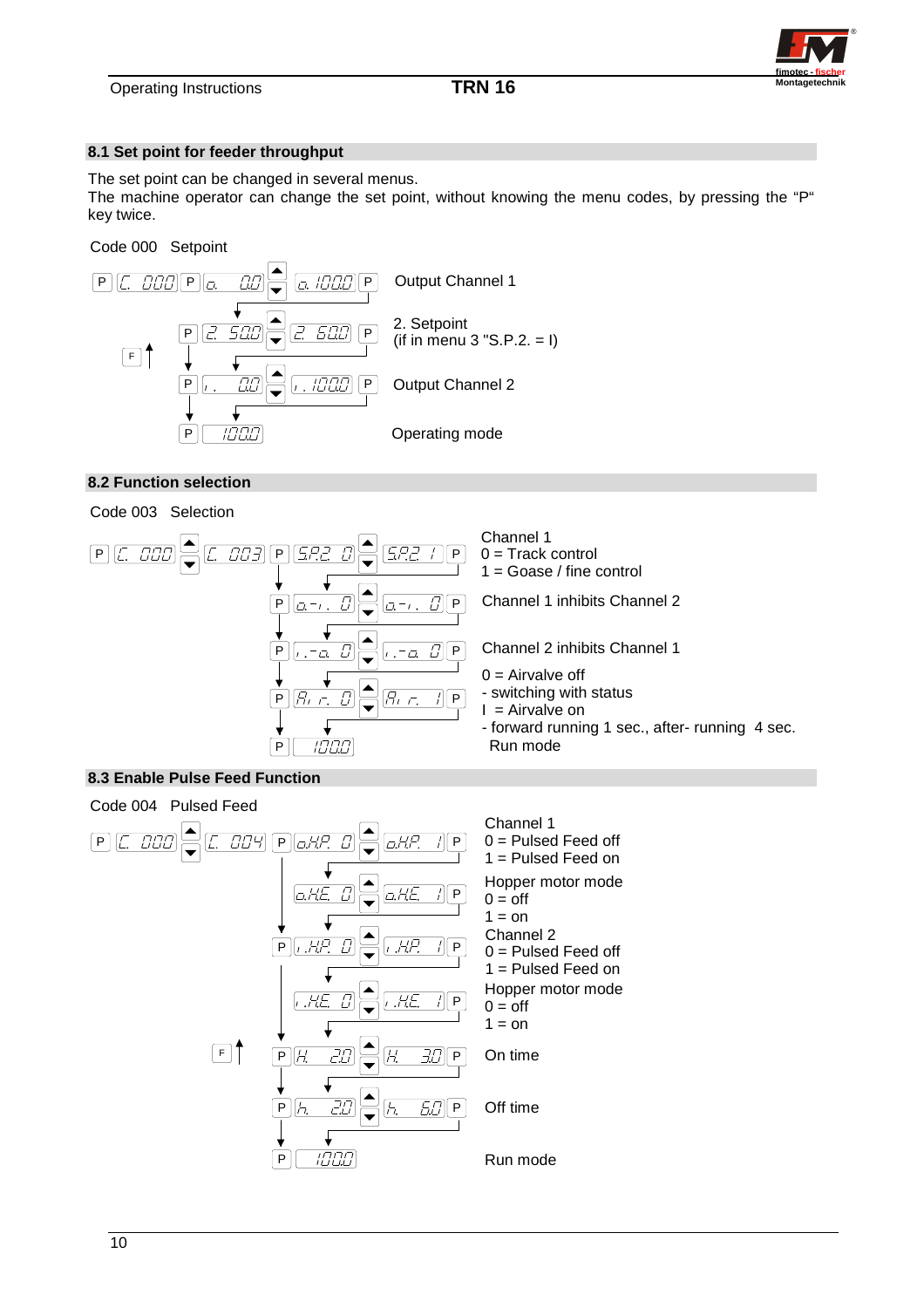

# **8.4 Track Control Channel 1**





# **8.5 Track Control Channel 2**



# **8.6 Sensor logic**



# **8.7 Sensor time-out**

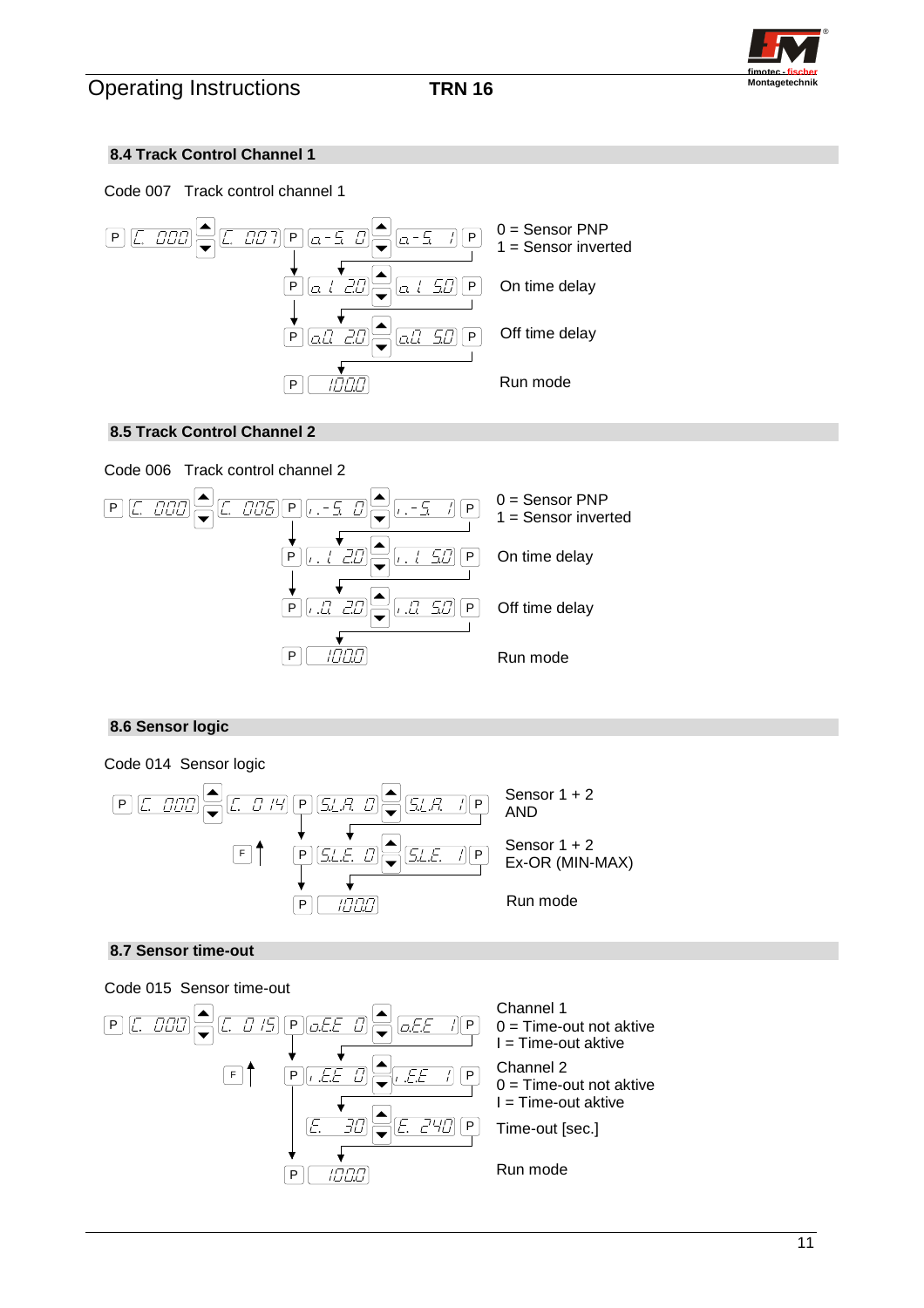

### **8.8 Feeder Channel 1**



## **8.9 Feeder Channel 2**

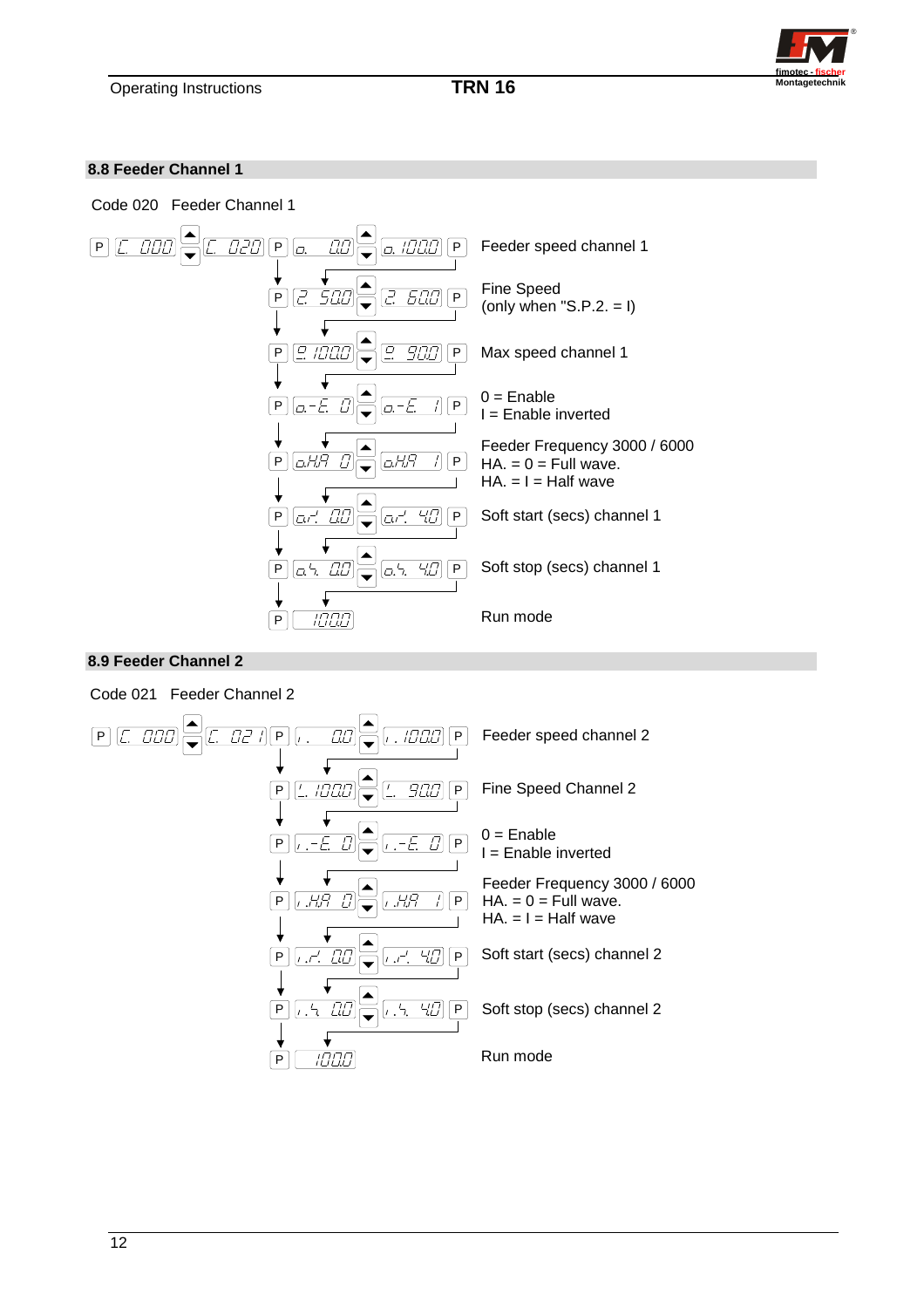

### **8.10 Save user settings**





## **8.11 Re-instating settings**

Recalling factory and user settings



# **8.12 Protect unauthorised adjustment of settings**

This disables all passcodes so that they cannot be accessed, except feeder speed

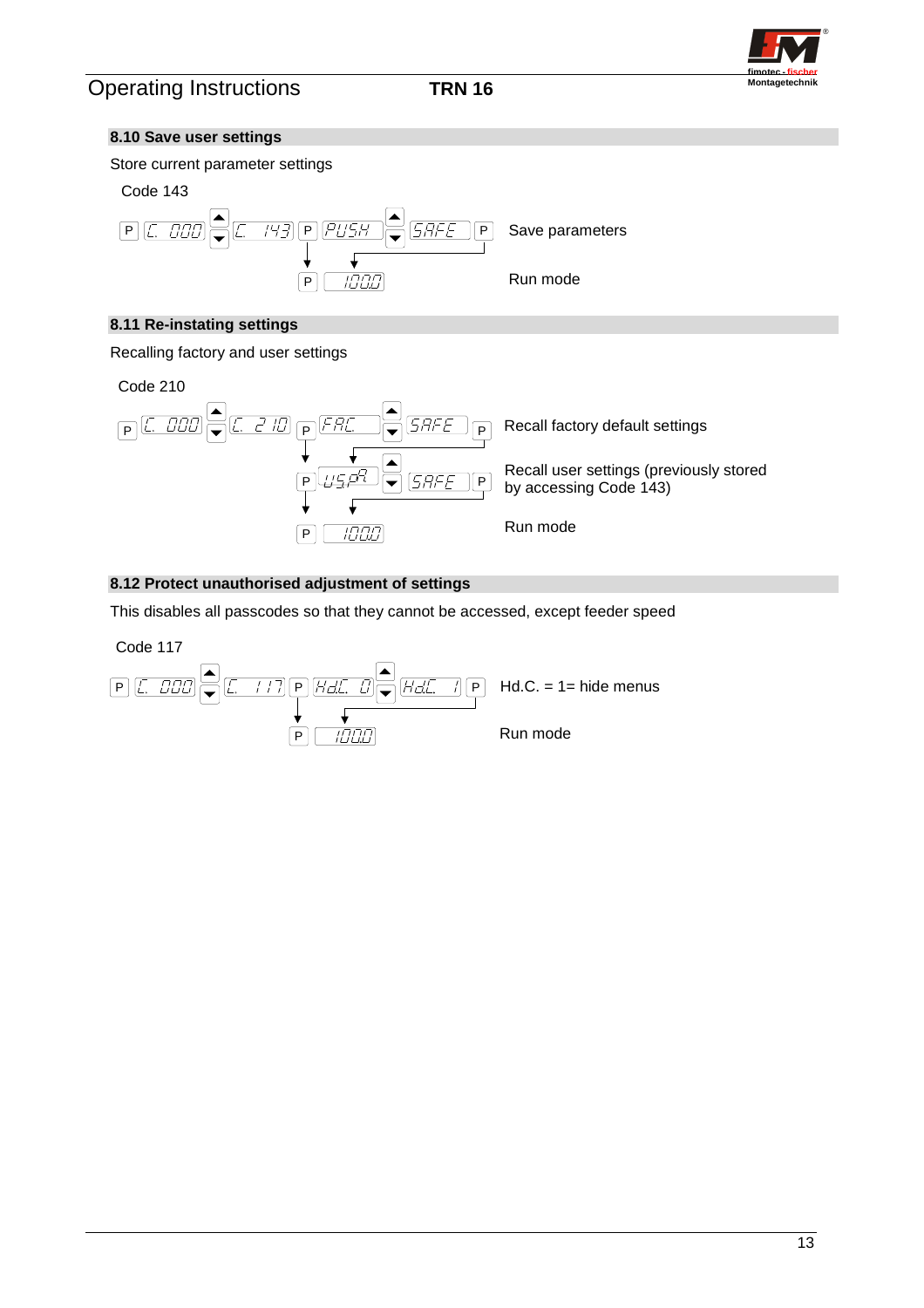

**9.0 Controller Connections** 



Internal switch for the assignment of the status relais.



To set the switch, the front panel must be removed before.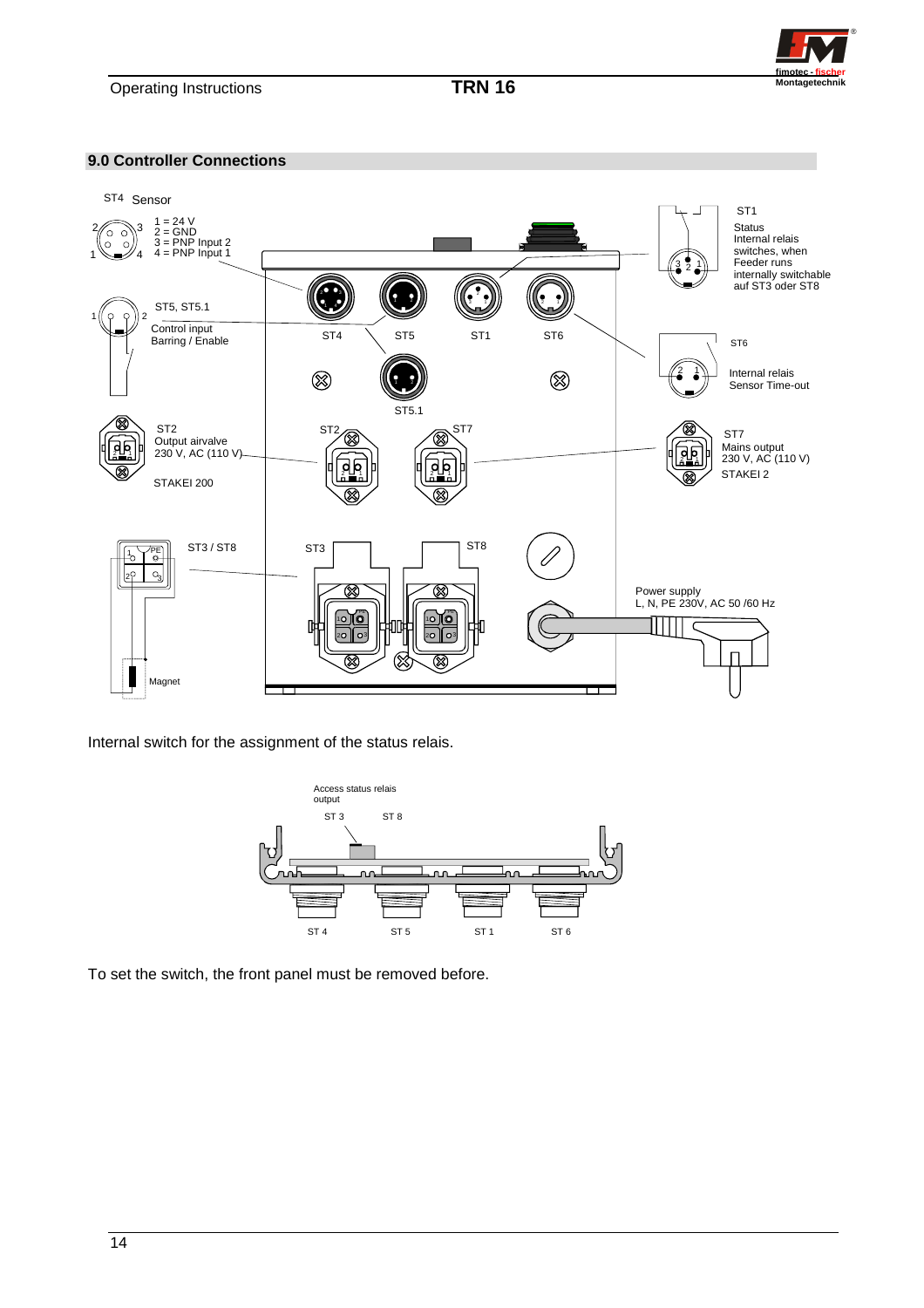

### **10.0 Setting up instructions**

- Check that the controller is correctly rated for the feeder.
- Establish the mechanical frequency of the feeder.
- Wire the controller according to the connection diagram (see 8.0).



It is extremely important that the mechanical frequency is correctly set for the feeder, otherwise an incorrect setting could cause loss of feeder power or overheating of the drive coils (magnet). The settings for the mechanical frequency of the feeder can be found in the menu for each feed channel i.e."C020" and "C021", using parameter "HA".

### **For half wave (3000 cycles/minute) HA must be set to 1!**

- Switch the controller on.
- Adjust the frequency.

The feeder(s) can now be put into operation.

Adjust the feed settings and optimise if necessary. Set the timers, sensor logic and unit interlocks. Save settings (Menu "C 143").

### **10.1 Fault finding**

Controller does not power up:

- Check mains supply and fuse (change if necessary).
- Check input fuse in the controller (change if necessary).

Feeder does not run:

Is the control input (enable/inhibit) correctly set? (If the enable is not used then  $-E = 1$  must be set in the corresponding Menu ("C 020" or "C 021").

The feeder lacks power:

- Check that the correct frequency has been set and if necessary adjust.
- Check the mains frequency (50/60 Hz). The mains and mechancal frequencies must be the same.
- The maximum limit has been set too low (Menu "C 020" / "C 021").

The feeder amplitude is too high (hammers):

- Wrongly adjusted mechanical frequency. BEWARE the coils could be damaged through overheating.
- Maximum limit is set too high (Menu "C 020" / "C 021").

Coil gets hot:

- Coil is designed for incorrect supply voltage.
- Incorrectly adjusted mechanical frequency (adjust if necessary).

Track control does not work:

• Check sensor polarity.